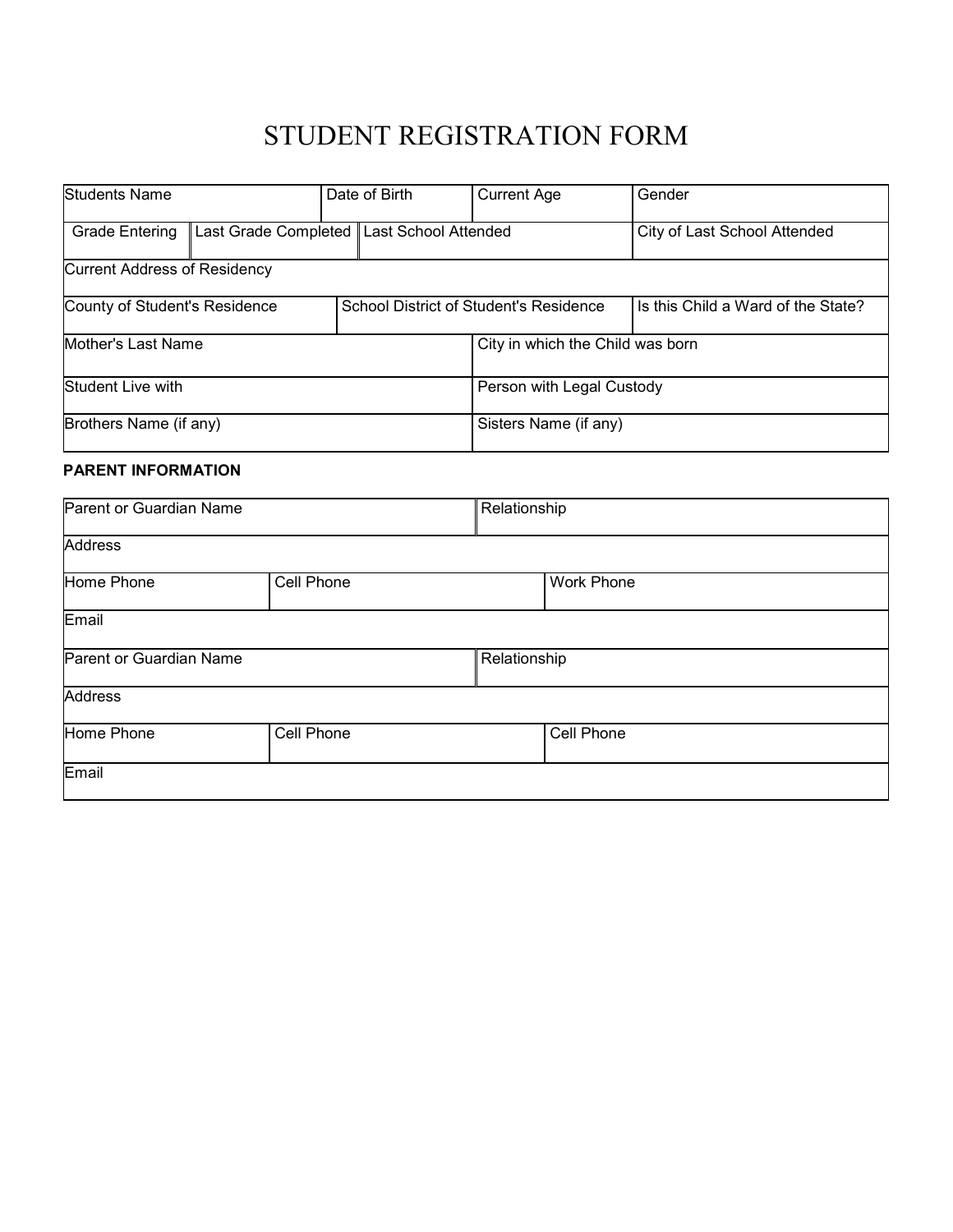## **Consent for Release of Student Records**

To Whom It May Concern: The student named below has registered at Highlands Community Learning Center Please release the records for:

|                                                                                                                                                                                                                                    | Date of Birth: the contract of the contract of $\mathbf{D}$                                                                                                                                                    |
|------------------------------------------------------------------------------------------------------------------------------------------------------------------------------------------------------------------------------------|----------------------------------------------------------------------------------------------------------------------------------------------------------------------------------------------------------------|
|                                                                                                                                                                                                                                    |                                                                                                                                                                                                                |
| <b>Grade Level School Name</b>                                                                                                                                                                                                     | <b>School District Name</b>                                                                                                                                                                                    |
| <b>School Address</b>                                                                                                                                                                                                              |                                                                                                                                                                                                                |
| <b>School Phone</b>                                                                                                                                                                                                                | <b>School Fax</b>                                                                                                                                                                                              |
| Please forward the records identified below to:                                                                                                                                                                                    |                                                                                                                                                                                                                |
| <b>Highlands Community Learning Center</b><br>Attn:Student Records<br>5120 Godown Road<br>Columbus, Ohio 43220                                                                                                                     |                                                                                                                                                                                                                |
|                                                                                                                                                                                                                                    | I authorize the release of records including IEP and ETR records for the above named student.<br>Date and the state of the state of the state of the state of the state of the state of the state of the state |
| Please forward the following records:                                                                                                                                                                                              |                                                                                                                                                                                                                |
| Transcript of all grades and credits<br><b>Ohio Proficiency Test Results</b><br><b>Behavior Reports/Assessments</b><br><b>Attendance Records</b><br>Adoption/Custody Papers (if applicable)<br>IEP and ETR Records (if applicable) | Withdrawal Grades and Credits Received<br><b>Standardized Test Results</b><br>Speech Therapy<br><b>Health Records</b><br>Psychological Report (if applicable)<br>Vocational Evaluations (if applicable)        |
| If records are not available, please return this request indicating the following                                                                                                                                                  |                                                                                                                                                                                                                |
| No Records                                                                                                                                                                                                                         |                                                                                                                                                                                                                |
| Unable to send                                                                                                                                                                                                                     |                                                                                                                                                                                                                |
|                                                                                                                                                                                                                                    |                                                                                                                                                                                                                |

If you have any questions please call us at 614-210-0830

\*\* Written consent for release is no longer required when records are requested by authorized school personnel. (Education Amendments of 1974, "Protection of the Rights and Privacy of Parents and Students" Section 438, Subsections (b) Parts A and B page 97).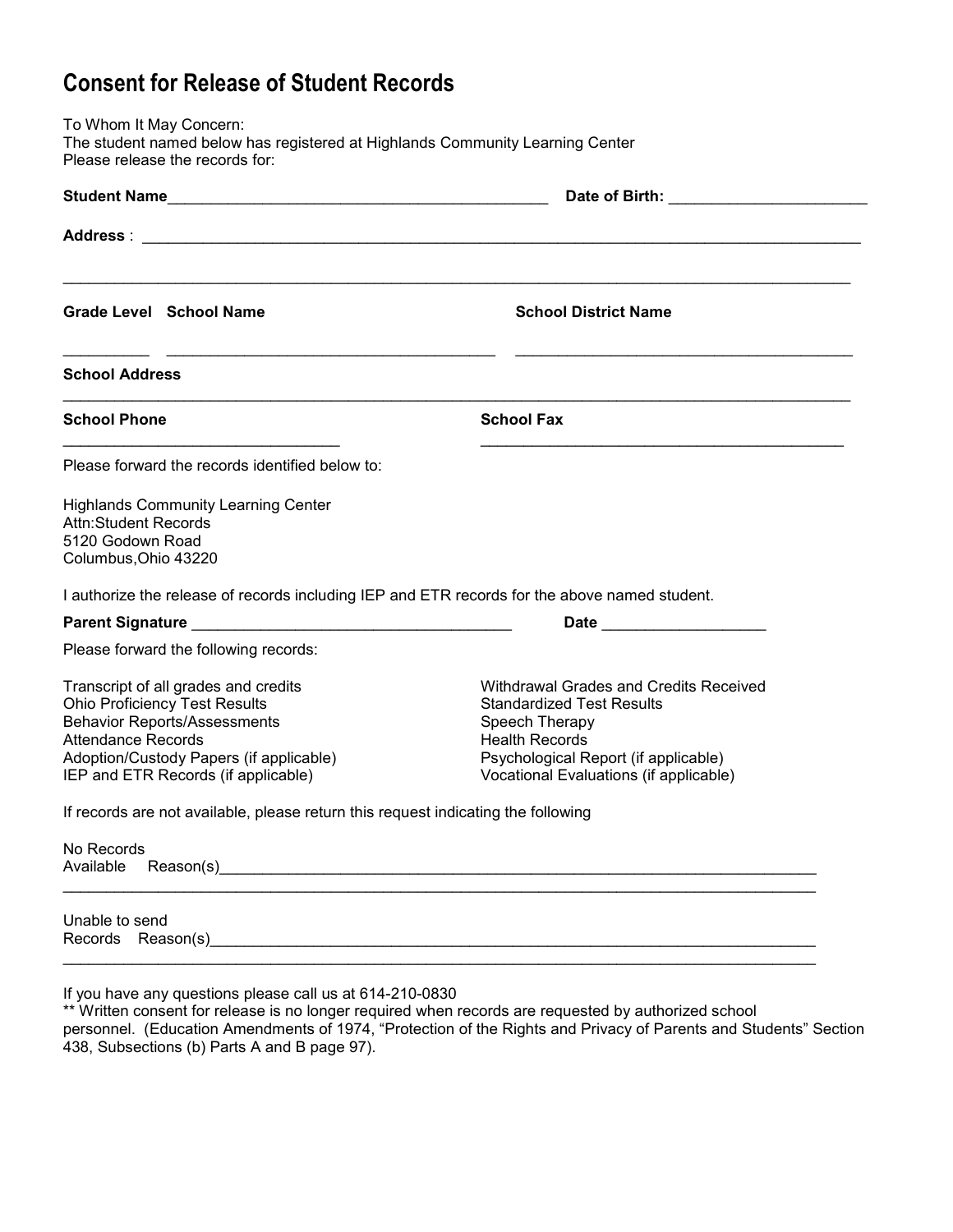## **Student Withdraw Request Form**

|                      |                                                                                | who is in the          |
|----------------------|--------------------------------------------------------------------------------|------------------------|
|                      |                                                                                |                        |
|                      |                                                                                | effective immediately. |
| <b>Current Grade</b> |                                                                                |                        |
|                      |                                                                                |                        |
|                      |                                                                                |                        |
|                      |                                                                                |                        |
|                      | I am enrolling the above named student at Highlands Community Learning Center. |                        |
|                      |                                                                                |                        |
|                      |                                                                                |                        |
|                      |                                                                                |                        |
|                      |                                                                                |                        |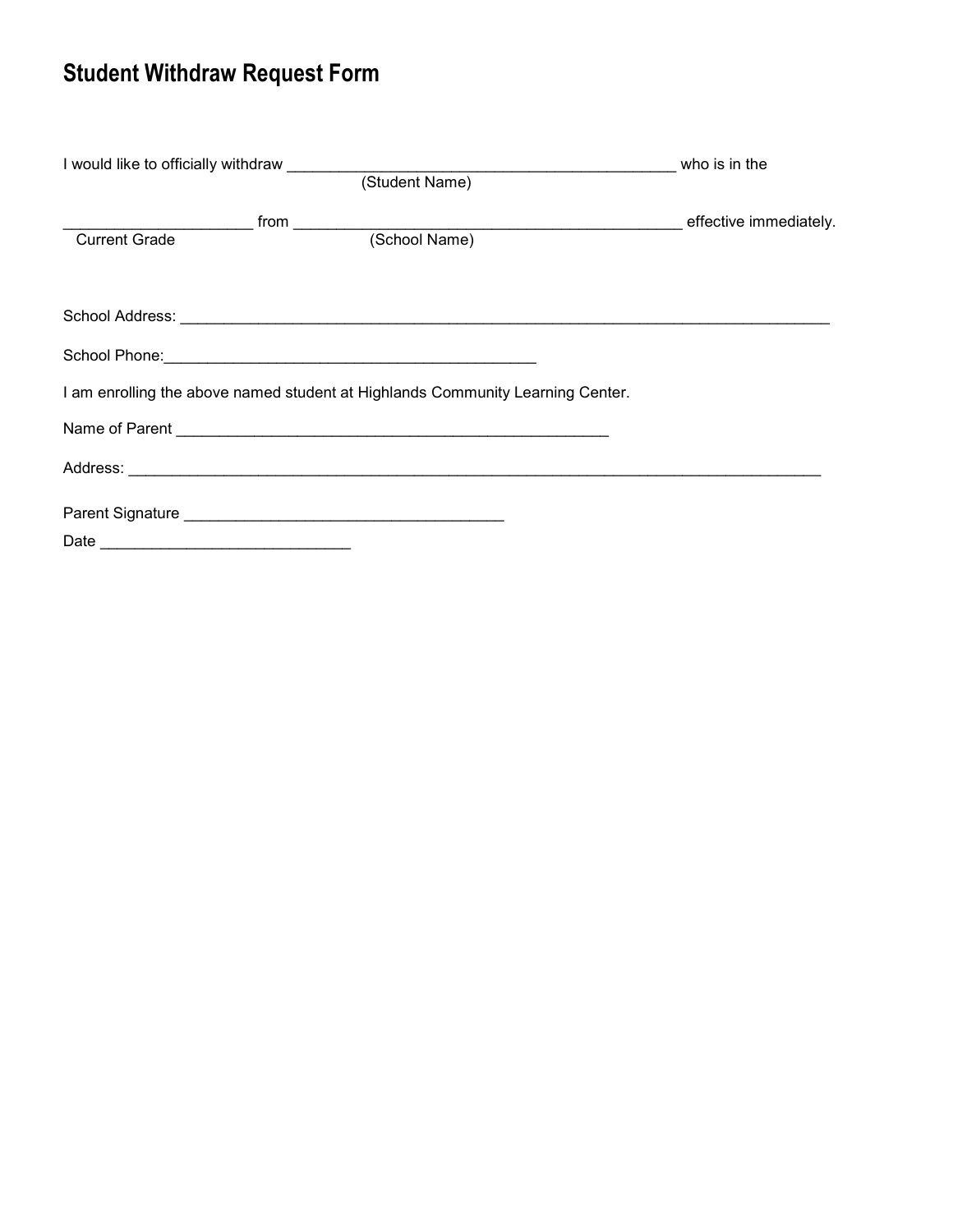Highlands Community Learning Center Free and Reduced-Price School Meals Application

### **URGENT: READ FIRST**

- Complete *only one* application per household
- List the names of *all* household members on the application (*Part 1*)
- Check the box *if no income* for each household member listed (*Part 1*)
- Sign and provide the last four digits of your Social Security Number (*Part 6*)

*Failure to complete this information may result in a delay in processing your application.*

### **SUBMIT APPLICATION**

Paper applications may be mailed to: Highlands Community Learning Center 5120 Godown Road Columbus, Ohio 43220

**OR** bring the completed application to the school office.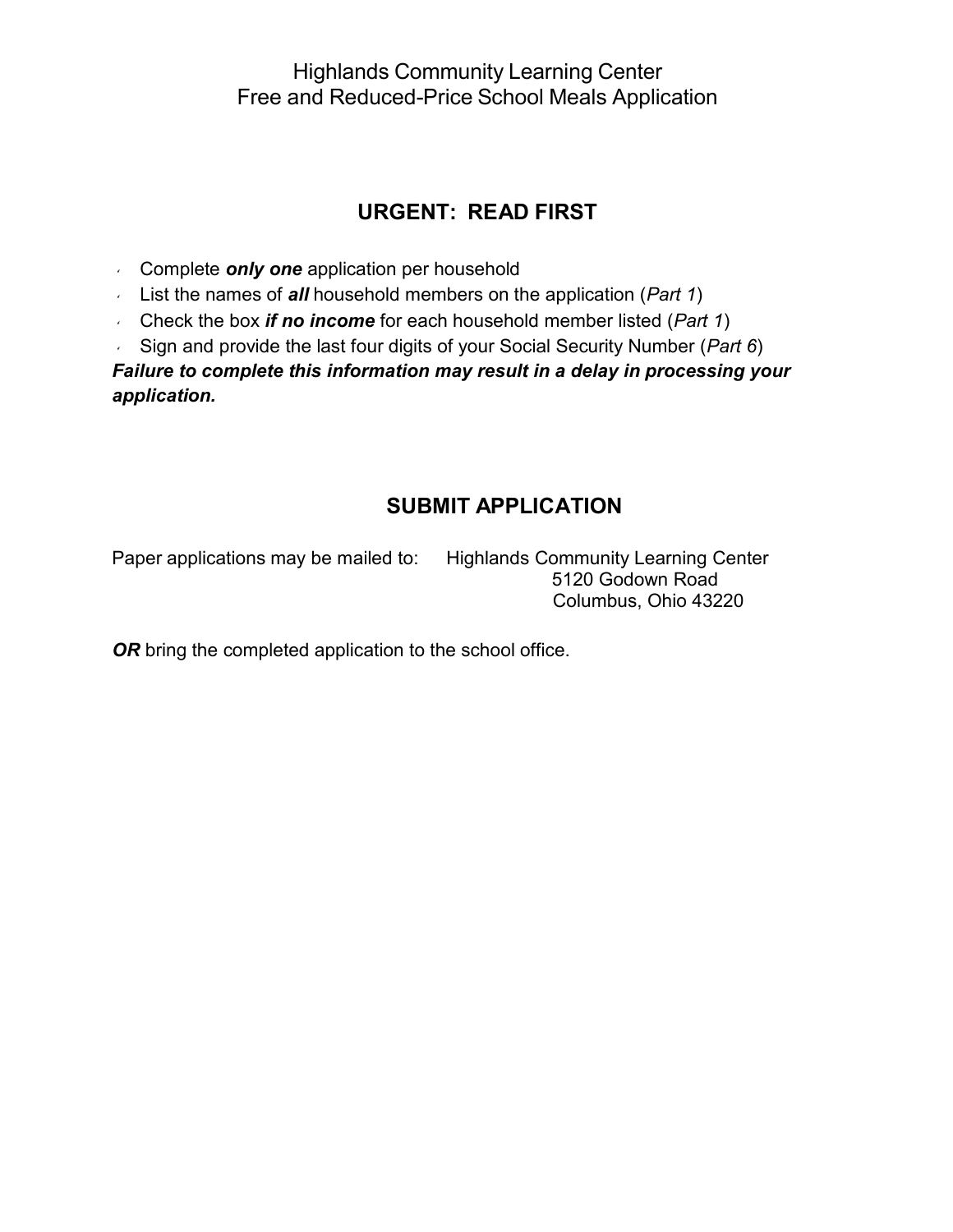Frequently Asked Questions About Free and Reduced-Price School Meals

Children need healthy meals to learn. Highlands Community Learning Center offers healthy meals each school day. **Your children may qualify for free meals or for reduced-price meals.**

1. **Who can receive free or reduced-price meals?** All children in households receiving benefits from the Supplemental Nutrition Assistance Program (SNAP) or Ohio Works First (OWF); foster children that are under the legal responsibility of a foster care agency or court; children participating in their school's Head Start program; and children who meet the definition of homeless, runaway, or migrant are eligible for free meals. Also, your children may receive free or reduced-price meals if your household's income is within the limits on the federal income eligibility guidelines.

| FEDERAL ELIGIBILITY INCOME CHART FOR SCHOOL YEAR 2019-2020 |          |         |        |  |  |
|------------------------------------------------------------|----------|---------|--------|--|--|
| Household size                                             | Yearly   | Monthly | Weekly |  |  |
| l 1                                                        | \$23,107 | \$1,926 | \$445  |  |  |
| $\overline{2}$                                             | 31,284   | 2,607   | 602    |  |  |
| 3                                                          | 39,461   | 3,289   | 759    |  |  |
| $\overline{4}$                                             | 47,638   | 3,970   | 917    |  |  |
| $\overline{5}$                                             | 55,815   | 4,652   | 1,074  |  |  |
| $\overline{6}$                                             | 63,992   | 5,333   | 1,231  |  |  |
| 7                                                          | 72,169   | 6,015   | 1,388  |  |  |
| $\overline{8}$                                             | 80,346   | 6,696   | 1,546  |  |  |
| Each additional person:                                    | 8,177    | 682     | 158    |  |  |

- 2. **How do I know if my children qualify as homeless, migrant or runaway?** If members of your household lack a permanent address; are staying together in a shelter, hotel or other temporary housing arrangement; relocate on a seasonal basis or; children live with you who have chosen to leave their prior or family or household then the children may qualify as homeless, migrant or runaway
- 3. **Do I need to fill out an application for each child?** No. Use one free and reduced-price school meal application for all students in your household. We cannot approve an application that is not complete.
- 4. **Should I complete an application if I received a letter this school year saying my children are approved already for free meals?** No, but please read the letter carefully and follow the instructions. If any children in your household were missing from the eligibility notification, contact Highlands Community Learning Center, 43035, immediately.
- 5. **My child's application was approved last year. Do I need to complete another application?** Yes. Your child's application is valid for that school year and for the first few days of this school year. You are required to submit a new application unless the school notified you that your child is eligible for the new school year.
- 6. **I receive WIC benefits. Can my child(ren) get free meals?** Children in households participating in WIC may be eligible for free or reduced-price meals. Please submit a completed application.
- 7. **Will the information I give be checked?** Yes, we may also ask you to send written proof.
- 8 **If I do not qualify now, may I apply later?** Yes. You may apply at any time during the school year. For example, children with a parent or guardian who becomes unemployed may become eligible for free and reduced-price meals if the household income drops below the income limit.
- 9. **What if I disagree with the school's decision about my application?** You should talk to school officials. You also may ask for a hearing by calling the school.
- 10. **May I apply if someone else in my household is not a U.S. citizen?** Yes. You or your child(ren) members do not have to be a U.S. citizen to qualify for free or reduced-price meals.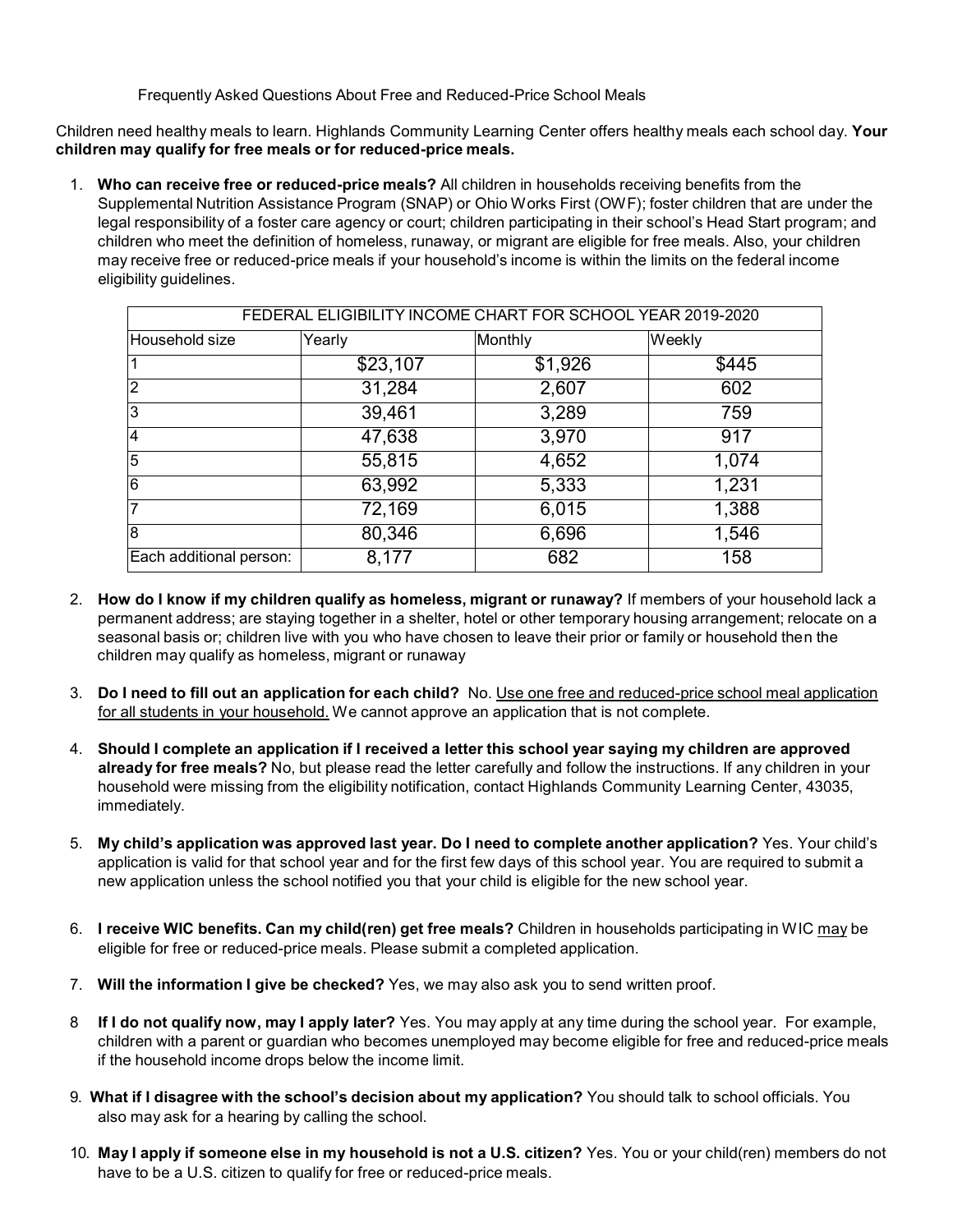- 11. **What if my income is not always the same?** List the amount that you normally receive. For example, if you normally make \$1,000 each month, but you missed some work last month and only made \$900, submit the report with the routine amount of \$1,000 per month. If you normally get overtime, include it, but do not include it if you only work overtime sometimes. If you have lost a job or had your hours or wages reduced, use your current income.
- 13. **What if some household members have no income to report?** Household members may not receive some types of income that are asked for you to report on the application or may not receive income at all. When this happens, please write a 0 in the field. However, if any income fields are left empty or blank, those also will be counted as zeroes. Please be careful when leaving income fields blank.
- 14. **We are in the military. Do we report our income differently?** Your basic pay and cash bonuses must be reported as income. If you get any cash value allowances for off-base housing, food, or clothing, it also must be included as income. However, if your housing is part of the Military Housing Privatization Initiative, do not include your housing allowance as income. Any additional combat pay resulting from deployment is also excluded from income.
- 15. **What if there is not enough space on the application for my family?** List any additional household members on a separate piece of paper and attach it to your application.
- 16. **Why am I being asked to give my consent for an instructional fee waiver?** Ohio public schools are required to waive the school instructional fees for children who quality for free meal benefits. School food service personnel must have parent consent to share the student meal application if your child(ren) quality for a fee waiver. If you agree to allow your child(ren)'s meal application to be shared with school officials to see if they qualify for a fee waiver then select **yes** in part 5. If you do not wish for that information to be shared, then select **no** in part 5. Answering no to this question will mean your child will not be considered for a fee waiver. Answering this question either way will not change your child(ren)'s free or reduced-price meal eligibility.
- 17. **My family needs more help. Are there other programs we might apply for?**

To find out how to apply for Ohio SNAP or other assistance benefits, contact your local assistance office or call 877-852-0010. If you have other questions or need help, call 614-210-0830

Sincerely,

Highlands Community Learning Center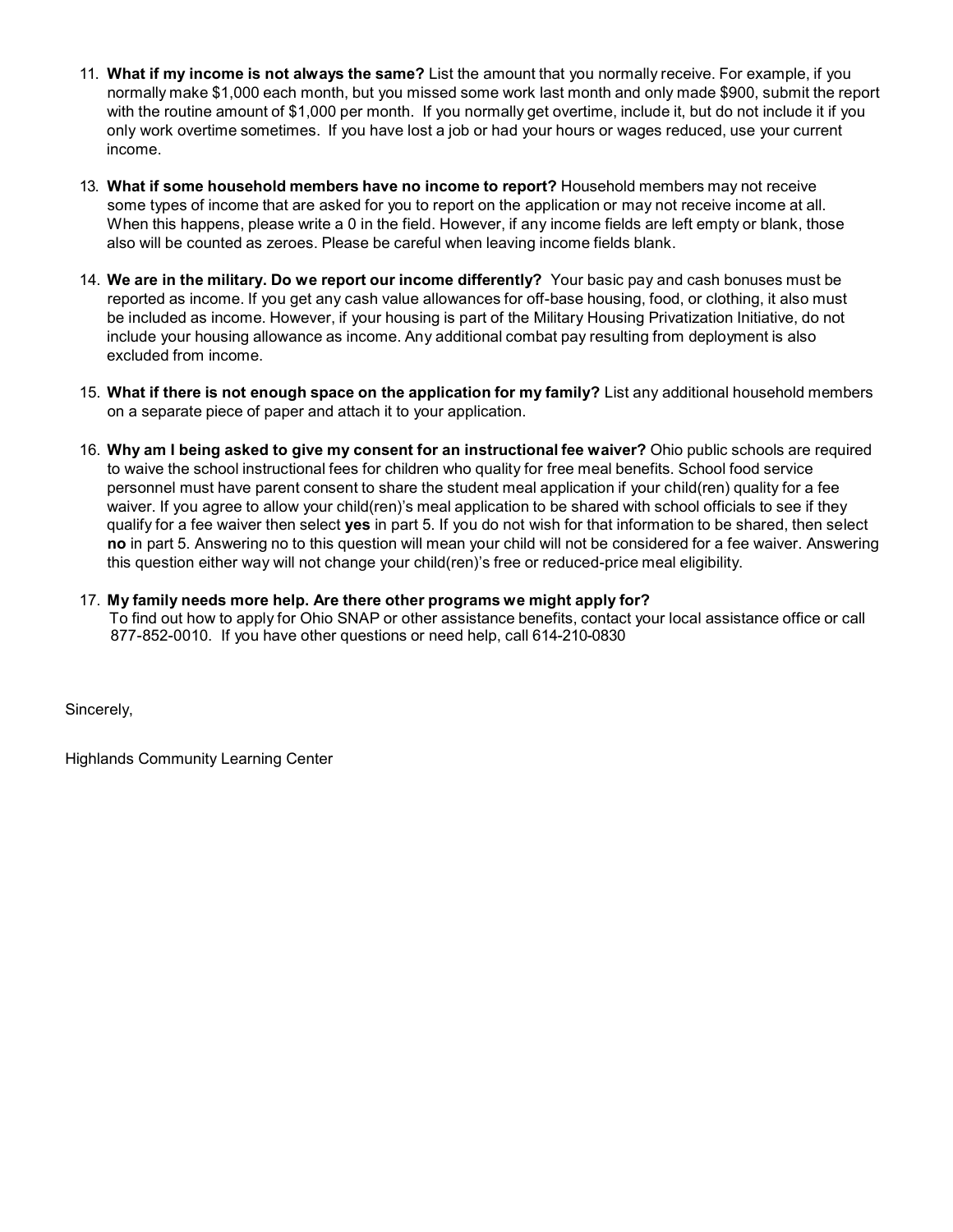# Household Application for Free and Reduced Price School Meals<br>Complete one application per household. Please use a pen (not a pencil).

| STEP <sub>1</sub>                                                                                                                                                                                                                                                                                                                                                                            |                                                                                                                                                                                                                                                                                                                                                                                                                                                                         |                    | List ALL Household Members who are infants, children, and students up to and including grade 12 (if more spaces are required for additional names, attach another sheet of paper)                                                                                                                                                                                                                                                                                                                                                                                                                                                                                                                                                                                                                   |                                                                                                                                                                                              |  |  |
|----------------------------------------------------------------------------------------------------------------------------------------------------------------------------------------------------------------------------------------------------------------------------------------------------------------------------------------------------------------------------------------------|-------------------------------------------------------------------------------------------------------------------------------------------------------------------------------------------------------------------------------------------------------------------------------------------------------------------------------------------------------------------------------------------------------------------------------------------------------------------------|--------------------|-----------------------------------------------------------------------------------------------------------------------------------------------------------------------------------------------------------------------------------------------------------------------------------------------------------------------------------------------------------------------------------------------------------------------------------------------------------------------------------------------------------------------------------------------------------------------------------------------------------------------------------------------------------------------------------------------------------------------------------------------------------------------------------------------------|----------------------------------------------------------------------------------------------------------------------------------------------------------------------------------------------|--|--|
| Definition of Household<br>Member: "Anyone who is<br>living with you and shares<br>income and expenses, even<br>if not related."<br>Children in Foster care and<br>children who meet the<br>definition of Homeless.<br>Migrant or Runaway are<br>eligible for free meals. Read<br>How to Apply for Free and<br><b>Reduced Price School</b><br>Meals for more information.                    | Child's First Name                                                                                                                                                                                                                                                                                                                                                                                                                                                      | ΜI                 | <b>Child's Last Name</b>                                                                                                                                                                                                                                                                                                                                                                                                                                                                                                                                                                                                                                                                                                                                                                            | Homeless.<br>Student?<br>Foster<br>Migrant,<br>Grade<br>Yes<br>No<br>Child<br>Runaway<br>Ř<br>that:<br>᠊ᠷ<br><b>Check</b>                                                                    |  |  |
| STEP <sub>2</sub>                                                                                                                                                                                                                                                                                                                                                                            | Do any Household Members (including you) currently participate in one or more of the following assistance programs: SNAP, TANF, or FDPIR?<br>Case Number:<br>> Go to STEP 3.<br>If NO<br>Write a case number here then go to STEP 4 (Do not complete STEP 3)<br>If YES ><br>Write only one case number in this space.                                                                                                                                                   |                    |                                                                                                                                                                                                                                                                                                                                                                                                                                                                                                                                                                                                                                                                                                                                                                                                     |                                                                                                                                                                                              |  |  |
| STEP <sub>3</sub><br>Are you unsure what<br>income to include here?<br>Flip the page and review<br>the charts titled "Sources<br>of Income" for more<br>information.<br>The "Sources of Income<br>for Children" chart will<br>help you with the Child<br>Income section.<br>The "Sources of Income<br>for Adults" chart will help<br>you with the All Adult<br>Household Members<br>section. | Report Income for ALL Household Members (Skip thisstep if you answered 'Yes' to STEP 2)<br>A. Child Income<br>Sometimes children in the household earn or receive income. Please include the TOTAL income received by all<br>Household Members listed in STEP 1 here.<br>B. All Adult Household Members (including yourself)<br>Name of Adult Household Members (First and Last)<br>\$<br>S<br>S<br>\$<br>\$<br><b>Total Household Members</b><br>(Children and Adults) | Earnings from Work | Child income<br>Weekly<br>S<br>List all Household Members not listed in STEP 1 (including yourself) even if they do not receive income. For each Household Member listed, if they do receive income, report total gross income (before taxes)<br>for each source in whole dollars (no cents) only. If they do not receive income from any source, write '0'. If you enter '0' or leave any fields blank, you are certifying (promising) that there is no income to report.<br>How often?<br>How often?<br>Public Assistance/<br>Bi-Weekly 2x Month   Monthly<br>Child Support/Alimony<br>Weekly<br>Weekly Bi-Weekly 2x Month Monthly<br>S<br>Ś<br>S<br>\$<br>\$<br>Last Four Digits of Social Security Number (SSN) of<br>Χ<br>Χ<br>X X<br>Х<br>Primary Wage Earner or Other Adult Household Member | How often?<br>Bi-Weekly 2x Month<br>Monthly<br>How often?<br>Pensions/Retirement/<br>Bi-Weekly 2x Month<br>All Other Income<br>Weekly<br>Monthly<br>s<br>Ŝ<br>S<br>s<br>Ŝ<br>Check if no SSN |  |  |
| STEP 4                                                                                                                                                                                                                                                                                                                                                                                       | Contact information and adult signature.                                                                                                                                                                                                                                                                                                                                                                                                                                |                    |                                                                                                                                                                                                                                                                                                                                                                                                                                                                                                                                                                                                                                                                                                                                                                                                     |                                                                                                                                                                                              |  |  |
| Street Address (if available)                                                                                                                                                                                                                                                                                                                                                                | false information, my children may lose meal benefits, and I may be prosecuted under applicable State and Federal laws."<br>City<br>Apt #                                                                                                                                                                                                                                                                                                                               |                    | "I certify (promise) that all information on this application is true and that all income is reported. I understand that this information is given in connection with the receipt of Federal funds, and that school officials<br>State<br>Zip<br>Daytime Phone and Email (optional)                                                                                                                                                                                                                                                                                                                                                                                                                                                                                                                 |                                                                                                                                                                                              |  |  |

|  |  | Printed name of adult signing the form |  |
|--|--|----------------------------------------|--|
|  |  |                                        |  |

Signature of adult

Apt #

Today's date